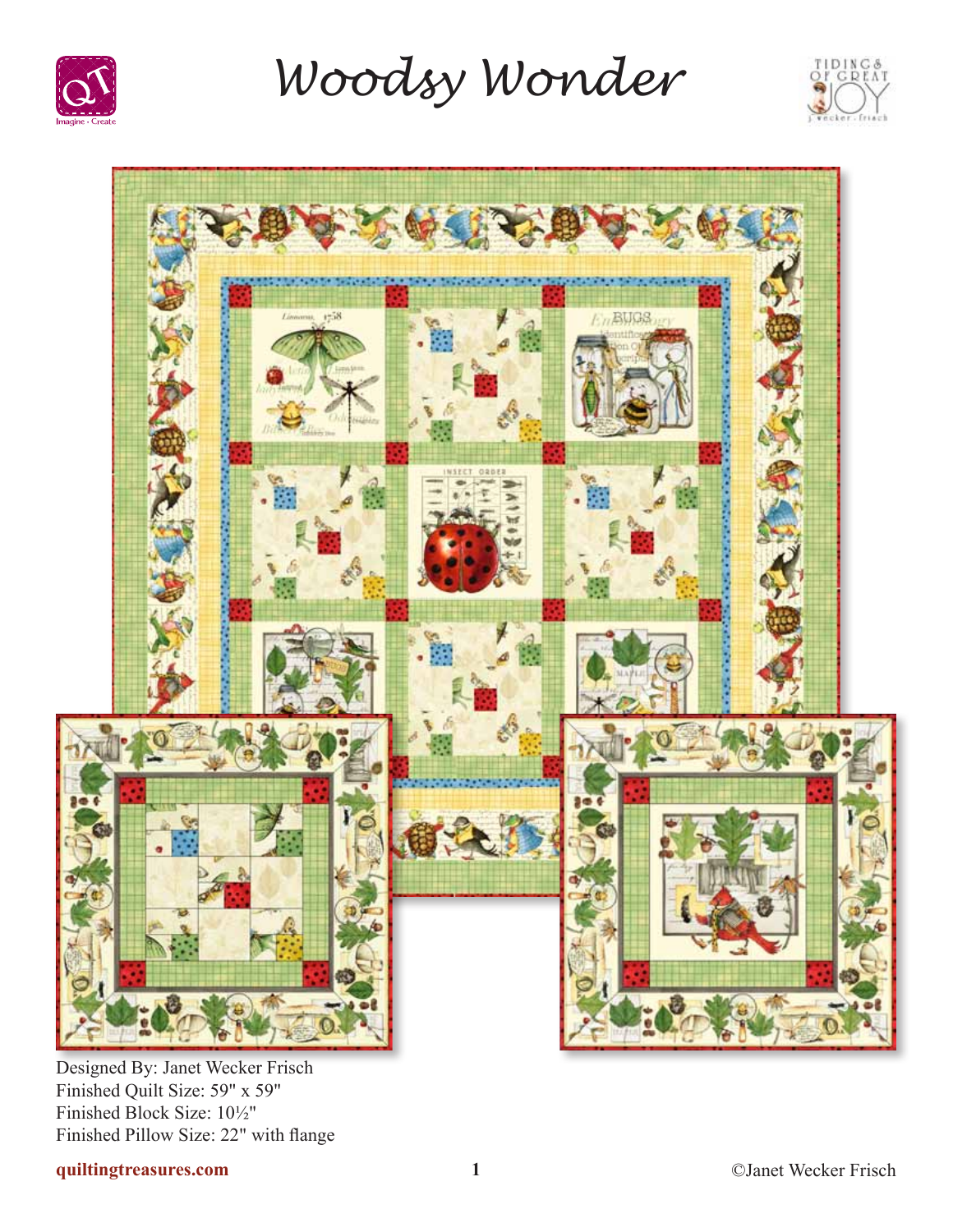

# *Woodsy Wonder*





## **Cutting Directions:**

*NOTE: All strips are cut across the width of the fabric (perpendicular to selvages) unless indicated otherwise. Additional supplies: One 14" soft/down-like pillow form.*

## **A. 22888 H: Block Panel**

• Cut (6) 11" squares centering a panel block within each one.

## **B. 22889 H: Stripe**

- Cut (4)  $4\frac{3}{4}$ " strips from the lengthwise grain centering the "woodsy critters" row within the strips. Cut  $(2)$  4 $\frac{3}{4}$ " x 45" and (2)  $4\frac{3}{4}$ " x 53 $\frac{1}{2}$ " for the third border of the quilt.
- Cut (8)  $4\frac{1}{2}$ " x 30" strips from the lengthwise grain centering the "leafy-botanical" row within the strips. Cut each strip in half to yield  $(8)$  4½" x approximately 31" strips.

## **C. 22890 E: Tossed Insect Print**

• Cut (4)  $2\frac{1}{4}$ " strips; subcut (25)  $2\frac{1}{4}$ " x 4" rectangles and (25)  $2\frac{1}{4}$ " squares.

## **D. 22892 E: Tonal Ecru Leaf Print**

• Cut (2) 4" strips; subut (20) 4" squares.

## **E. 22893 H: Green Check**

- Cut (11)  $2\frac{1}{4}$ " strips; subcut (32)  $2\frac{1}{4}$ " x 11" rectangles.
- Cut (6)  $3\frac{1}{2}$ " strips. Sew together end to end; press. Cut (2)  $3\frac{1}{2}$ " x  $53\frac{1}{2}$ " and (2)  $3\frac{1}{2}$ " x  $59\frac{1}{2}$ " for the fourth border of the quilt.

# **quiltingtreasures.com 2**

| <b>FABRIC REQUIREMENTS</b> |                |
|----------------------------|----------------|
|                            |                |
| Design:                    | Yards          |
| 22888 H                    | 1 panel        |
| 22889 H                    | $1\frac{3}{4}$ |
| 22890 E                    | $\frac{1}{3}$  |
| 22892 E                    | $\frac{1}{3}$  |
| 22893 H                    | $1\frac{1}{2}$ |
| 22893 S                    | $\frac{1}{2}$  |
| 22894 R<br>(Inc. Binding)  | $\frac{7}{8}$  |
| 22894 G                    | $\frac{1}{8}$  |
| 22894 B                    | $\frac{1}{3}$  |
| 22894 S                    | $\frac{1}{8}$  |
| 22891 G (Backing)          | $3\frac{5}{8}$ |

## **F. 22893 S: Yellow Check**

• Cut (5)  $2\frac{1}{2}$ " strips. Sew together end to end; press. Cut (2)  $2\frac{1}{2}$ " x 41" and (2)  $2\frac{1}{2}$ " x 45" for the second border of the quilt.

## **G. 22894 R: Red Dot**

- Cut (2)  $2\frac{1}{4}$ " strips; subcut (29) 2  $1/4$ " squares.
- Cut (9)  $2\frac{1}{2}$ " strips for binding.

## **H. 22894 G: Green Dot**

• Cut (1)  $2\frac{1}{4}$ " strip; subcut (10) 2 1/4" squares.

#### **I. 22894 B: Blue Dot**

- Cut (1)  $2\frac{1}{4}$ " strip; subcut (5)  $2\frac{1}{4}$ " squares.
- Cut (4)  $1\frac{1}{2}$ " strips; subcut (2)  $1\frac{1}{2}$ " x 39" and (2)  $1\frac{1}{2}$ " x 41" for first border of the quilt.

#### **J. 22894 S: Yellow Dot**

• Cut (1)  $2\frac{1}{4}$ " strip; subcut (5)  $2\frac{1}{4}$ " squares.

#### **Quilt Construction:**

#### **Pieced Block:**

*Note: Four blocks are used for quilt and one for pillow.*

**1.** Sew (1)  $2\frac{1}{4}$ " [C] insect print square with (1)  $2\frac{1}{4}$ " [I] blue dot square. Press toward the blue square. Repeat to make  $(5)$  units.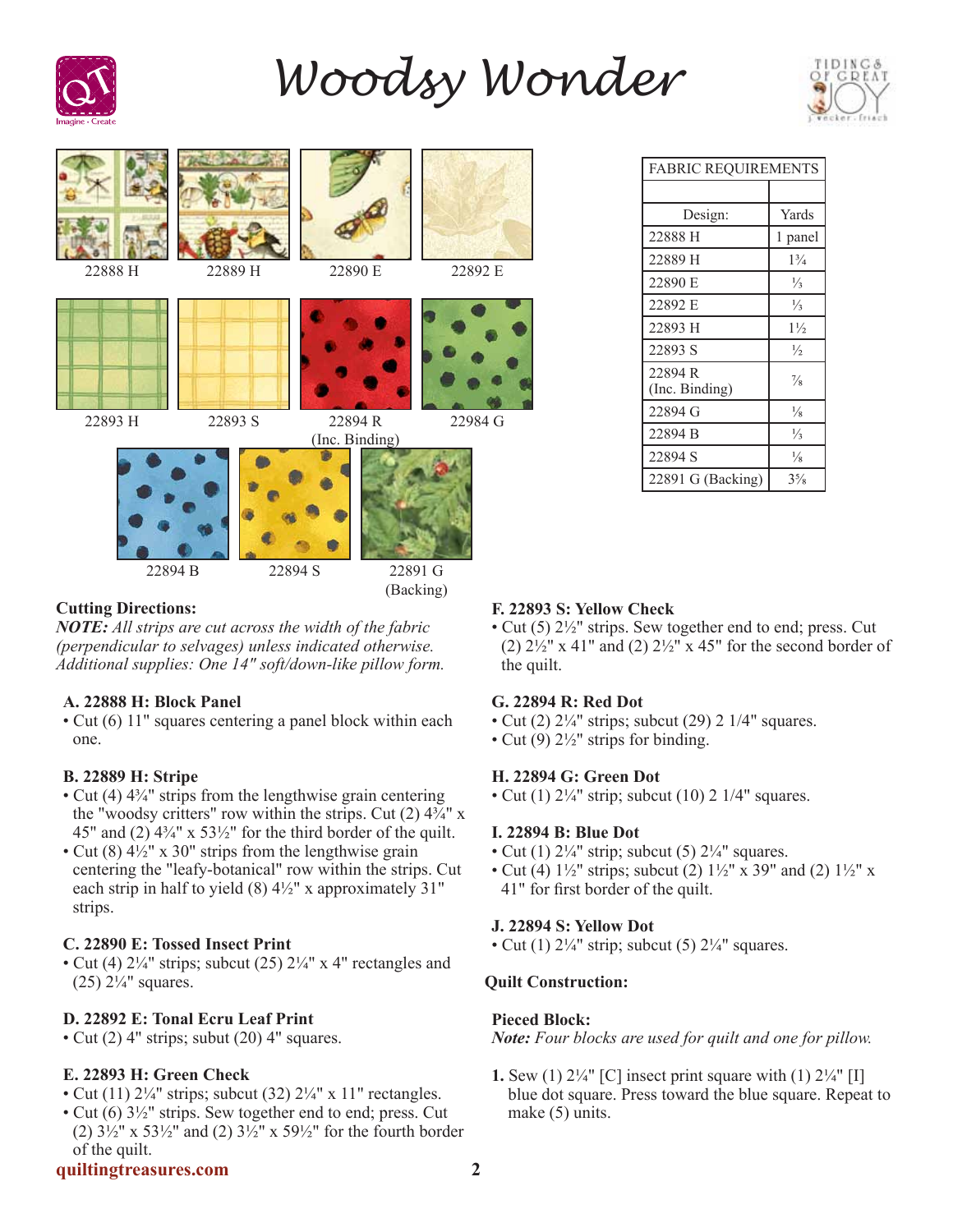

*Woodsy Wonder*



- **2.** Sew (1) 2¼" x 4" [C] insect print rectangle to the top of each unit from step 1. Refer to diagrams below for correct placement. Press toward the (C) rectangle. Repeat to make (5) units.
- **3.** Repeat steps 1 and 2 using  $(10)$   $2\frac{1}{4}$  [H] green dot squares,  $(5)$  2¼" [G] red dot squares and  $(5)$  2¼" [J] yellow dot squares.



- **4.** To make one block, sew together (1) each of the blue, red and yellow units plus  $(1)$  of each green unit with  $(4)$ 4" [D] ecru squares. Refer to diagram to sew units into rows. Press seams toward the ecru squares.
- **5.** Join rows together and press seams in either direction or open. Make (5) blocks.



**6.** Sew (3)  $2\frac{1}{4}$ " x 11" [E] green check rectangles alternately with (4) 2 1/4" [G] red dot squares to make one row of horizontal sashing. Repeat to make (4) rows.



- **7.** Sew [A] panel blocks alternately with pieced blocks into rows following placement shown in diagram. Sew (1)  $2\frac{1}{4}$ " x 11" [E] green check rectangle between blocks as well as at the beginning and end of each row. Make (3) rows. Press toward the green sashing rectangles.
- **8.** Sew rows together alternately with the horizontal sashing rows to complete the quilt center. Press toward the sashing rows.



**9.** Sew an [I] blue dot 1½" x 39" strip to opposite sides of the quilt. Sew an  $1\frac{1}{2}$ " x 41"[I] strip to the top and bottom of the quilt. Press toward the blue borders.

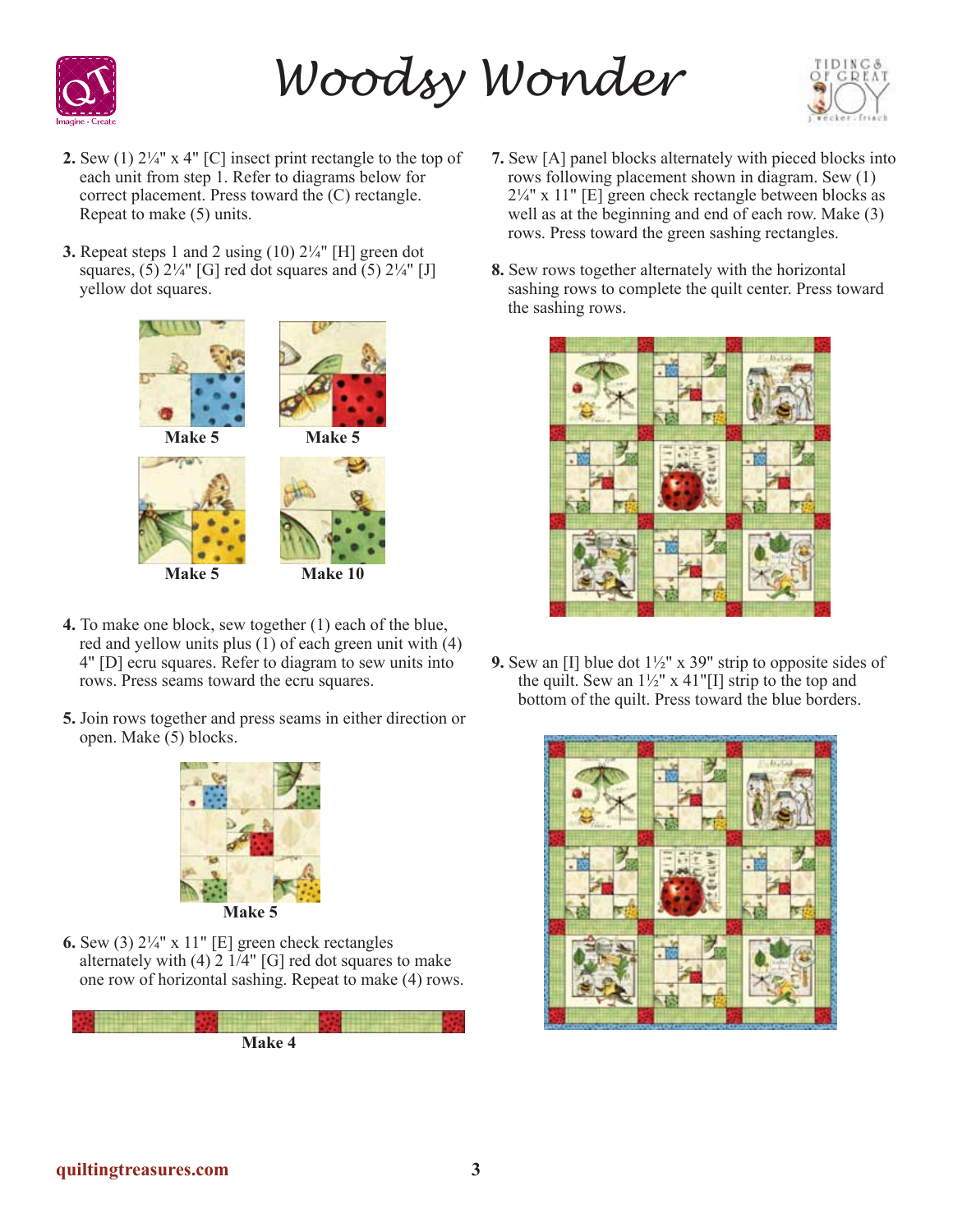

*Woodsy Wonder*



**10.** Sew a 2½" x 41" [F] yellow check strip to opposite sides of the quilt. Sew a  $2\frac{1}{2}$ " x 45" [F] strip to the top and bottom of the quilt. Press toward the yellow borders.



**11.** Sew a 4¾" x 45" [B] stripe strip to opposite sides of the quilt. Sew a  $4\frac{3}{4}$ " x  $5\frac{3}{2}$ " [B] strip to the top and bottom of the quilt. Press toward the stripe borders.



**12.** Sew a  $3\frac{1}{2}$ " x  $53\frac{1}{2}$ " [E] green check strip to opposite sides of the quilt. Sew a  $3\frac{1}{2}$ " x  $59\frac{1}{2}$ " [E] strip to the top and bottom of the quilt. Press toward the green borders.



# **Finishing the quilt:**

- **1.** Prepare backing by splitting yardage in half horizontally. Sew the two widths together; press.
- **2.** Layer quilt top, batting and prepared backing. Quilt as desired.
- **3.** Sew the 2½" [G] red dot strips together end to end with diagonal seams; press seams open. Press binding strip with wrong sides together. Use to bind quilt using your preferred method. Remainder of binding is used for pillow.

# **Flanged Pillow:**

- **1.** Frame both the remaining [A] panel block and pieced block as follows: Sew  $(1)$   $2\frac{1}{4}$ " x  $11$ " [E] green check rectangle to opposite sides of both blocks. Press toward the green rectangle.
- **2.** Sew a 2¼" [G] red dot square to each end of the four remaining [E] green check rectangles. Press toward the red squares. Sew one of these red/green frames to the top and bottom of both blocks. Press toward the frames.